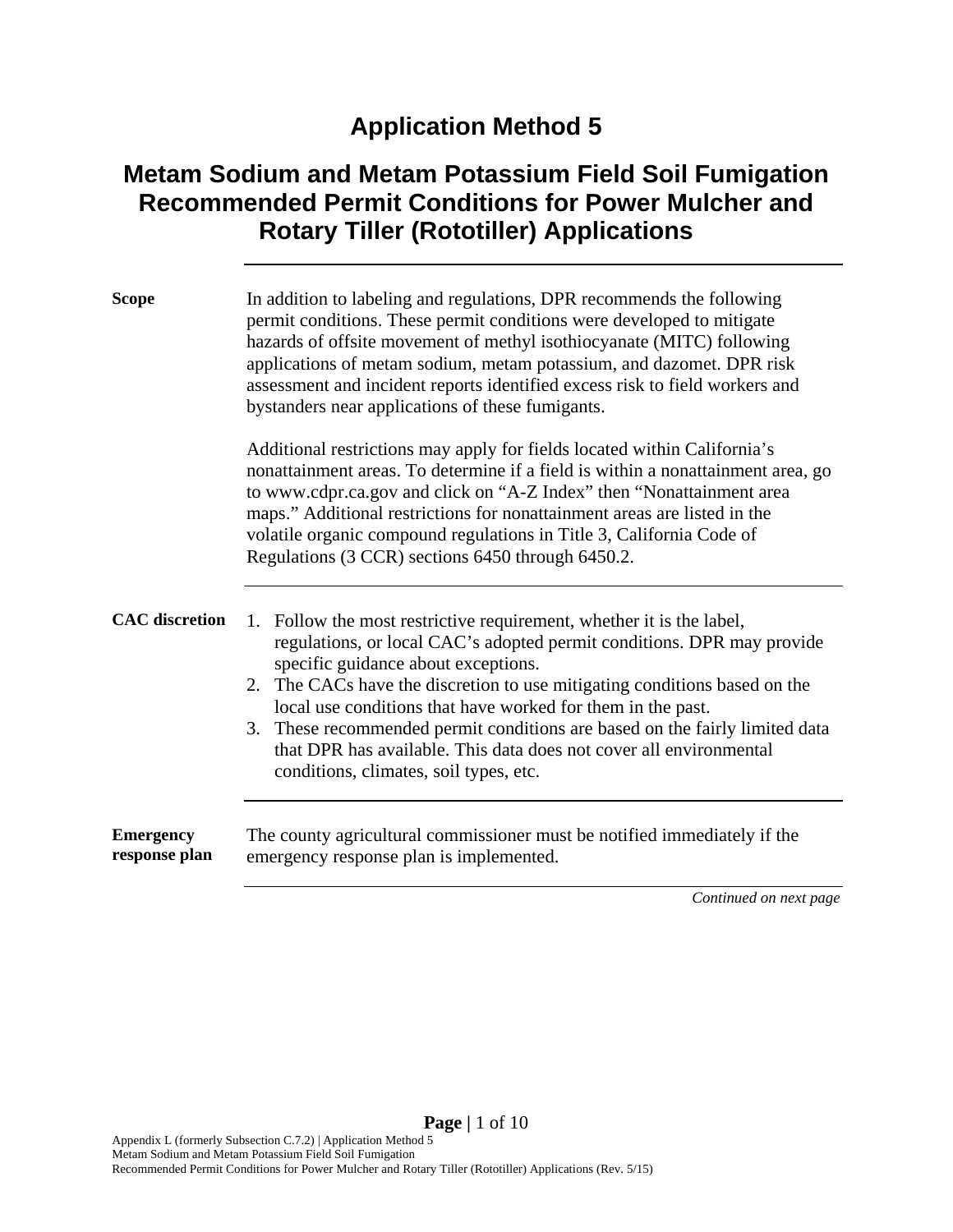| <b>Restrictions</b><br>near Schools,<br>Day care<br>centers, and<br><b>Preschools</b> | 1. When made to more than 5 acres, applications are prohibited when $\frac{1}{2}$ mile<br>or less from the perimeter of a school property (see Appendix I for<br>definition of "School") unless the school is not scheduled to be in session<br>during both the application and the 36-hour period following the end of<br>the application.<br>2. When made to 5 acres or less, applications are prohibited when 1/4 mile or<br>less from the perimeter of a school property unless the school is not<br>scheduled to be in session during both the application and the 36-hour<br>period following the end of the application. |
|---------------------------------------------------------------------------------------|---------------------------------------------------------------------------------------------------------------------------------------------------------------------------------------------------------------------------------------------------------------------------------------------------------------------------------------------------------------------------------------------------------------------------------------------------------------------------------------------------------------------------------------------------------------------------------------------------------------------------------|
| <b>Application</b><br>method<br>requirements                                          | The following requirements apply to all power mulcher and rotary tiller<br>(rototiller) applications of metam sodium and metam potassium:<br>1. All application equipment must be inspected immediately prior to use<br>to assure it is in good working condition.<br>2. The treated area must be covered with at least 6 inches of untreated<br>soil, either as a result of incorporating the material to this depth, or by<br>applying a cap of untreated soil.                                                                                                                                                               |
| <b>Permit</b><br>application                                                          | Permit applications must include a map of all "occupied structures" and<br>"bystander areas" (see Appendix I for definitions of "Occupied Structure" and<br>"Bystander Area") within $\frac{1}{2}$ mile of the fumigation site and all schools within<br>1 mile of the fumigation site.                                                                                                                                                                                                                                                                                                                                         |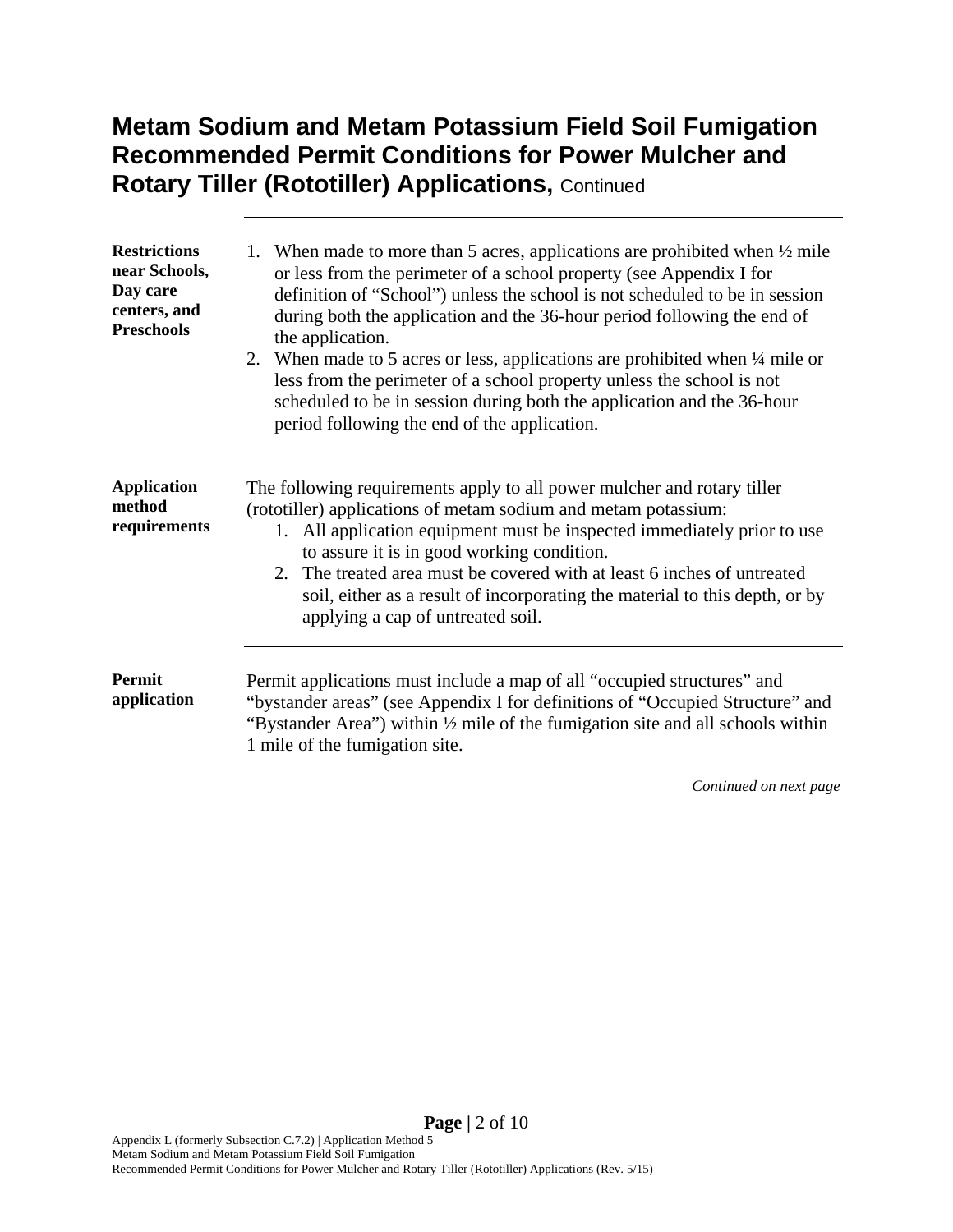| Notice of intent             | 1. The Notice of Intent (NOI) is required to be submitted at least 48 hours<br>prior to the start of fumigation.<br>2. In addition to information required in 3 CCR section 6434(b), the<br>following information must be submitted with the NOI:<br>The number of application blocks to be treated and acreage of each<br>application block.<br>The time (within a 12-hour window) that each application is scheduled<br>$\bullet$<br>to commence. If the application fails to commence within the 12-hour<br>window, a new NOI is required, but another 48-hour waiting period<br>would not be needed unless required by the CAC.<br>The buffer zone size and buffer zone duration if longer than required<br>by the label.<br>The certified applicator's 24-hour contact telephone number.<br>Written agreement(s) required by labeling to allow the buffer zone to<br>extend onto any areas not under the control of the owner of the<br>application block, if applicable. (Attach these agreements to the<br>Fumigation Management Plan.)<br>Include the map required for the Fumigation Management Plan in the<br>NOI. |  |  |
|------------------------------|------------------------------------------------------------------------------------------------------------------------------------------------------------------------------------------------------------------------------------------------------------------------------------------------------------------------------------------------------------------------------------------------------------------------------------------------------------------------------------------------------------------------------------------------------------------------------------------------------------------------------------------------------------------------------------------------------------------------------------------------------------------------------------------------------------------------------------------------------------------------------------------------------------------------------------------------------------------------------------------------------------------------------------------------------------------------------------------------------------------------------|--|--|
| <b>Application</b><br>timing | Metam sodium and metam potassium power mulcher and rotary tiller<br>(rototiller) applications must start no earlier than 1 hour after sunrise and must<br>be completed no later than 1 hour before sunset.                                                                                                                                                                                                                                                                                                                                                                                                                                                                                                                                                                                                                                                                                                                                                                                                                                                                                                                   |  |  |
|                              |                                                                                                                                                                                                                                                                                                                                                                                                                                                                                                                                                                                                                                                                                                                                                                                                                                                                                                                                                                                                                                                                                                                              |  |  |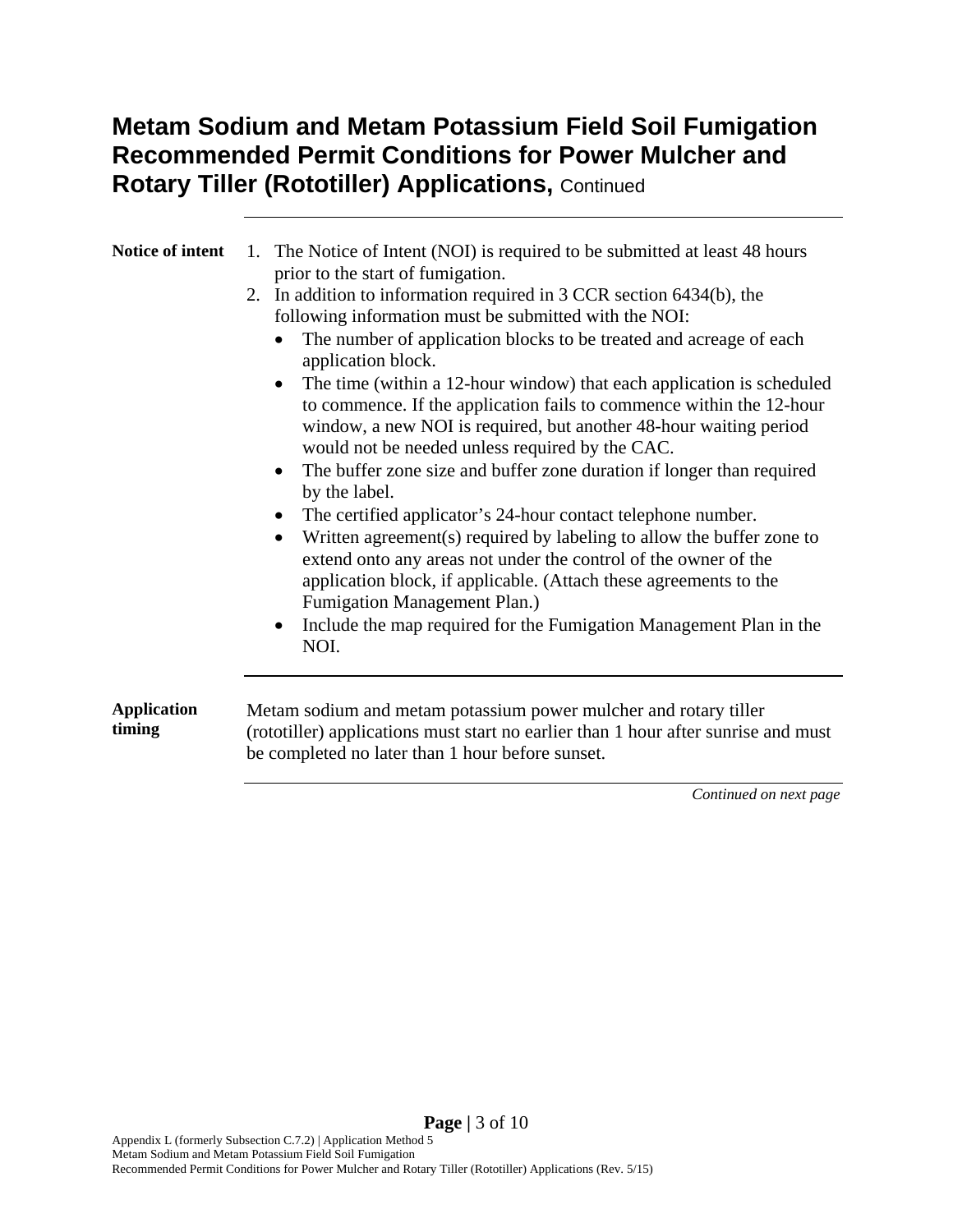#### **Buffer zones** 1. Label buffer zone credits are not allowed.

- 2. Tables
	- Use the buffer zone tables on the label to determine the buffer zone distance incorporating the following restrictions:
		- i. All metam sodium power mulcher and rotary tiller (rototiller) applications require a minimum buffer zone of 100 feet.
		- ii. All metam potassium power mulcher and rotary tiller (rototiller) applications require a minimum buffer zone of 90 feet.
		- iii. No application may exceed 80 acres in a 24-hour period.
- 3. Permission for adjoining properties
	- When the buffer zone of an application block extends onto an area not under the control of the owner of the application block, a written agreement must be submitted with the NOI and attached to the Fumigation Management Plan.
	- If the written agreement is not included in the NOI, the buffer zone cannot encroach beyond the property line of such areas (residential areas, occupied structures, publicly owned parks, etc., as described on the product label).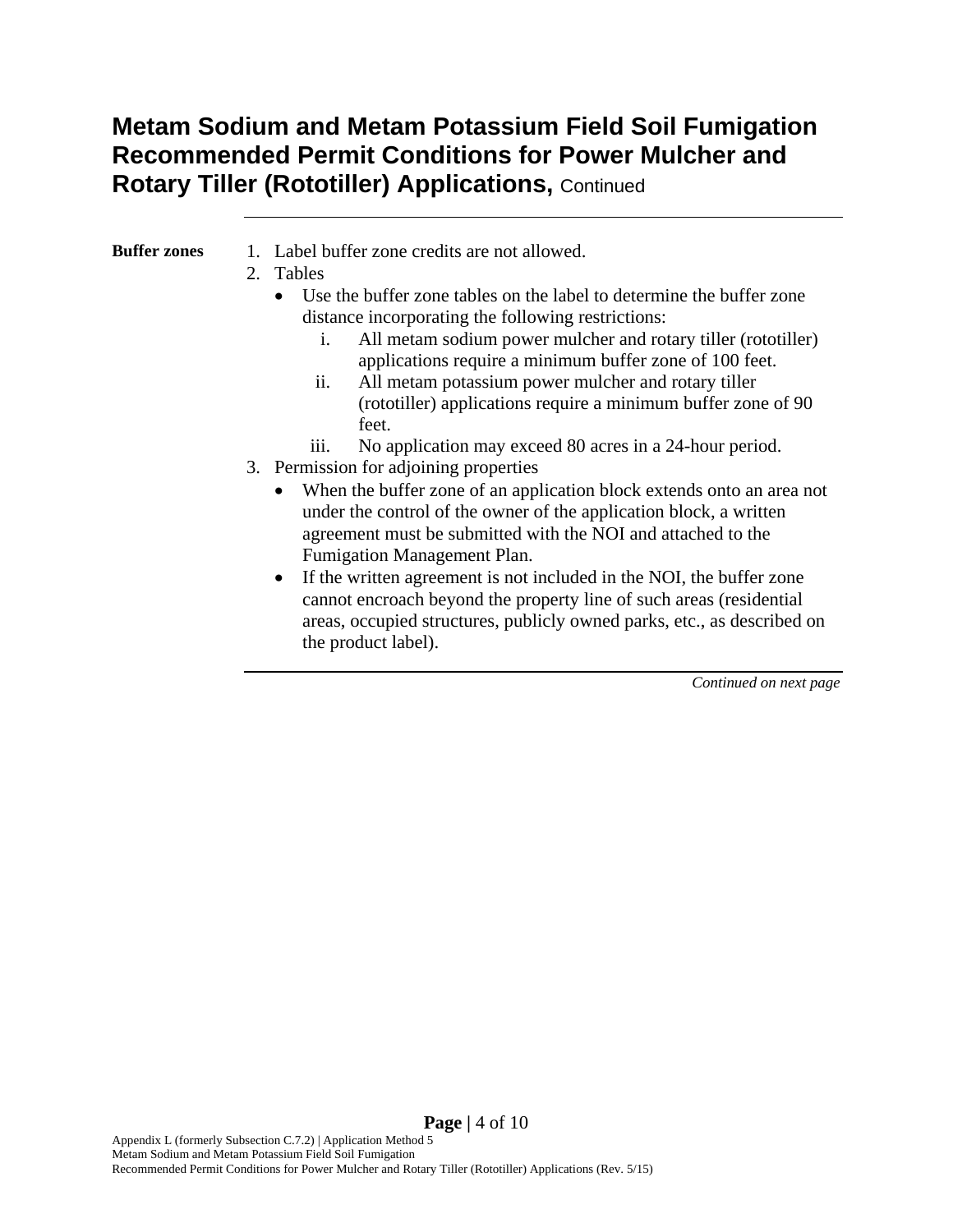| <b>Application site</b>    | <b>General Requirements</b><br>1.                                                 |
|----------------------------|-----------------------------------------------------------------------------------|
| monitoring<br>requirements | Monitoring information must be recorded on the form "Monitoring"<br>$\bullet$     |
|                            | During Application (Field Fumigation) DPR-ENF-223" or an                          |
|                            | equivalent form and attached to the Post-Application Summary.                     |
|                            | • If monitoring indicates a change that could result in offsite movement          |
|                            | (e.g., increased or greatly decreased wind speed, change in wind                  |
|                            | direction toward occupied structures) the certified applicator                    |
|                            | supervising the application must be ready to carry out the                        |
|                            | requirements described in the Emergency Response Plan located in                  |
|                            | the Fumigation Management Plan.                                                   |
|                            | Application site monitoring as described in this permit condition is<br>$\bullet$ |
|                            | separate from the "Fumigant Site Monitoring" option of the                        |
|                            | "Emergency Preparedness and Response Measures" specified on the                   |

- label, and must be conducted for each application. Whenever "Emergency Preparedness and Response Measures" are triggered, and the "Fumigant Site Monitoring" option is selected, the supervising certified applicator must ensure that the monitoring is conducted as follows:
	- o Monitoring must be done at the outer edge of the buffer zone.
	- o Monitoring must be done in the direction of bystanders, residences, and businesses, and in the direction that the wind is blowing.
	- o Monitoring must be done in all directions on calm days (see Appendix I for definition of "Calm Day").
	- o Person monitoring must have full olfactory capabilities (e.g., not impaired by allergies or colds).
- The county agricultural commissioner must be notified immediately if the emergency response plan is implemented.
- 2. Pre-Application
	- Monitor and document wind speed and direction, and soil and air temperature at the application site immediately prior to application.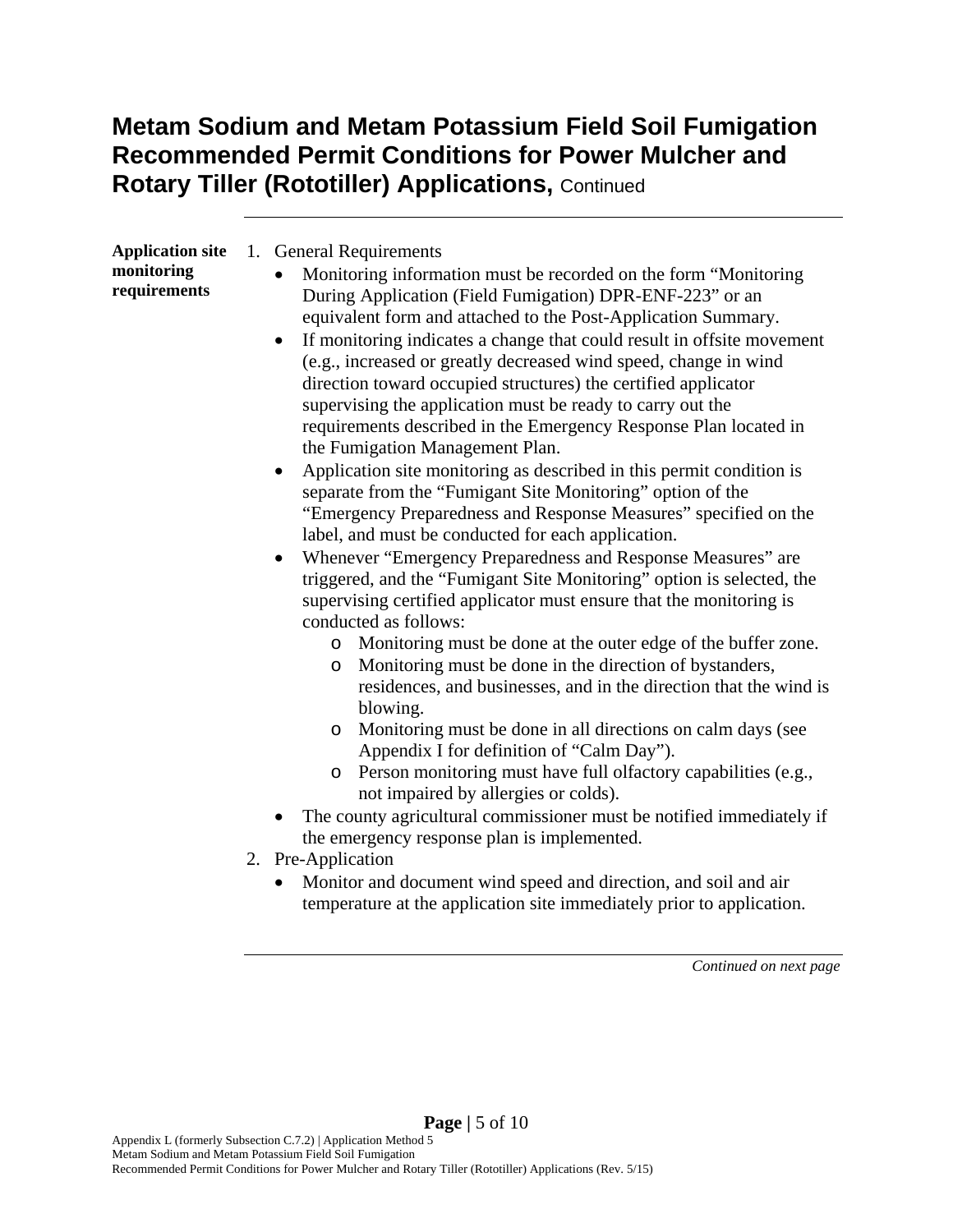| <b>Application site</b>                   | 3. During Application |                                                                                                                                                                                                                                                                                                                                                                                                                                                                                                                                                                                                                                                                                                                                     |  |
|-------------------------------------------|-----------------------|-------------------------------------------------------------------------------------------------------------------------------------------------------------------------------------------------------------------------------------------------------------------------------------------------------------------------------------------------------------------------------------------------------------------------------------------------------------------------------------------------------------------------------------------------------------------------------------------------------------------------------------------------------------------------------------------------------------------------------------|--|
| monitoring<br>requirements<br>(continued) |                       | The following conditions must be monitored every hour until the<br>$\bullet$<br>application is completed, recorded on the form "Monitoring During"<br>Application (Field Fumigation) DPR-ENF-223" or an equivalent form<br>during the application, and attached to the Post-Application Summary:<br>Wind speed and wind direction: and<br>O<br>Any unusual conditions observed at or adjacent to the<br>$\circ$<br>application site (e.g., odor, reported symptoms exposure,<br>equipment failure, or spill).                                                                                                                                                                                                                       |  |
|                                           |                       | 4. Post-application                                                                                                                                                                                                                                                                                                                                                                                                                                                                                                                                                                                                                                                                                                                 |  |
|                                           |                       | On the day of application, the certified applicator supervising the<br>application must ensure that a trained handler is at the site continually<br>from 1 hour before sunset through 1 hour after sunset, in addition to<br>the periods required to conduct post-application monitoring. If the<br>trained handler is an employee, he or she must have authority to<br>initiate the Emergency Response Plan whenever needed, or must be<br>able to immediately contact the person who has that authority.<br>Post-application field monitoring shall be conducted for 12 hours<br>$\bullet$<br>following application and recorded on "Monitoring Post-Application"<br>DPR-ENF-224" or an equivalent form and attached to the Post- |  |

Application Summary. Specific monitoring requirements are shown in

*Continued on next page* 

Tables 1 and 2.

**Page |** 6 of 10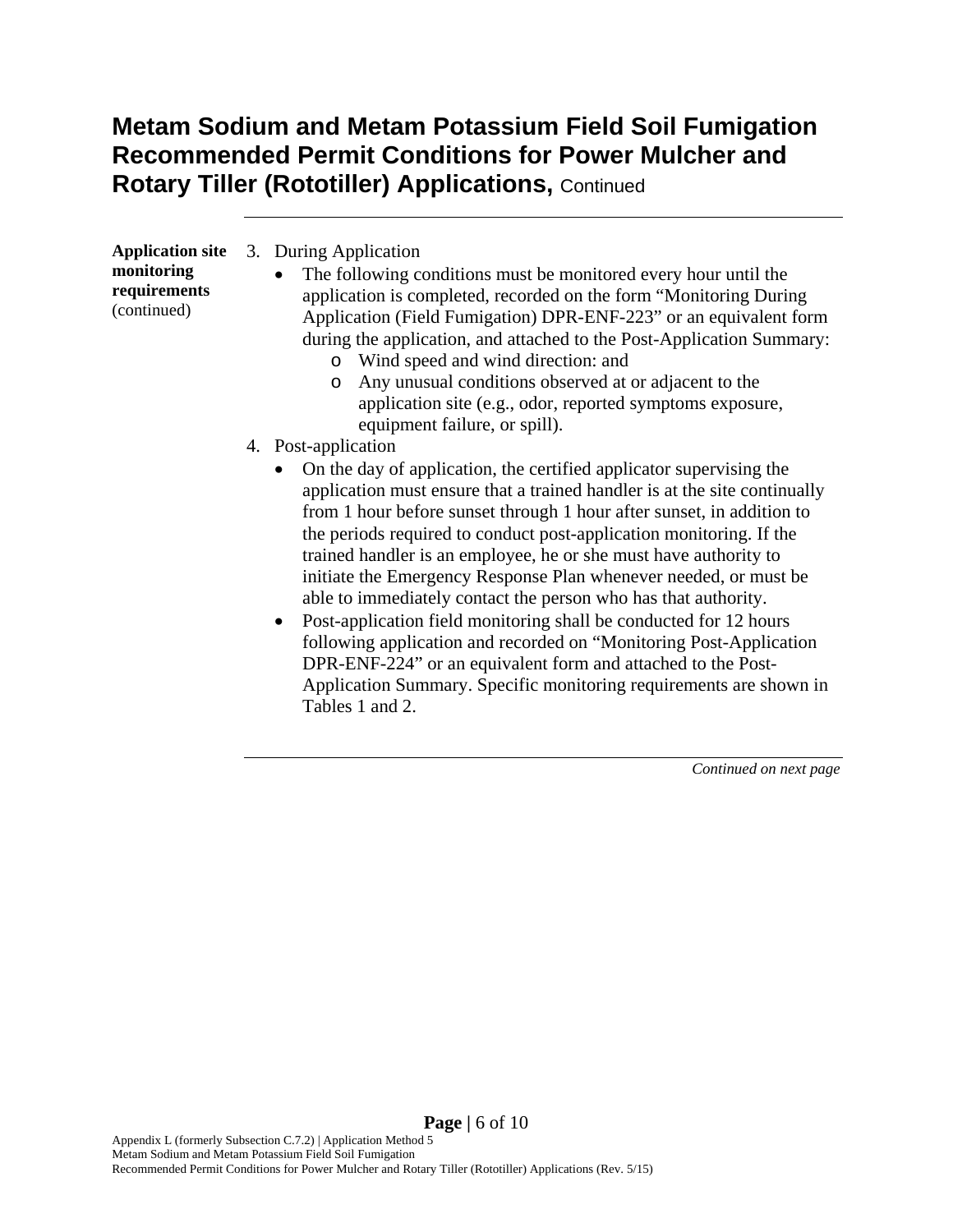#### **Application site monitoring requirements**  (continued)

#### **Table 1. Frequency of Post-Application Monitoring Required Near "Schools"**

| <b>Distance to Perimeter of Nearest</b>     | <b>Monitoring Requirements</b> |
|---------------------------------------------|--------------------------------|
| <b>School* Property</b>                     |                                |
| $\frac{1}{2}$ mile or less and school is    | Every hour                     |
| scheduled to be in session                  |                                |
| (application block size must be 5)          |                                |
| acres or less)                              |                                |
| Greater than $\frac{1}{2}$ mile and up to 1 | Every 2 hours                  |
| mile, and school is scheduled to be         |                                |
| in session                                  |                                |

\*See Appendix I for definition of "School"

#### **Table 2. Frequency of Post-Application Monitoring Required Near "Occupied Structures" or "Bystander Areas"**

| <b>Distance to Perimeter of Nearest</b><br><b>Occupied Structure or Bystander</b><br>Area* | <b>Monitoring Requirements</b> |
|--------------------------------------------------------------------------------------------|--------------------------------|
| $\frac{1}{4}$ mile or less                                                                 | Every hour                     |
| Greater than $\frac{1}{4}$ mile                                                            | Every 2 hours                  |

\*See Appendix I for definitions of "Occupied Structure" and "Bystander Area"

Each time post-application monitoring is conducted, the following conditions must be monitored and recorded:

- Wind speed and direction at the application site.
- Air temperature at the application site.
- Any unusual conditions observed at or adjacent to the application site (e.g., dry soil conditions, odor, irrigation, equipment failure, or spill).

| Post-               | Post-application water is not required for power mulcher or rotary tiller                                          |
|---------------------|--------------------------------------------------------------------------------------------------------------------|
| application         | applications. However, the operator of the property should have sufficient                                         |
| water<br>treatments | water or untreated soil available, and have the means to apply them at any<br>time in response to odor or illness. |

Recommended Permit Conditions for Power Mulcher and Rotary Tiller (Rototiller) Applications (Rev. 5/15)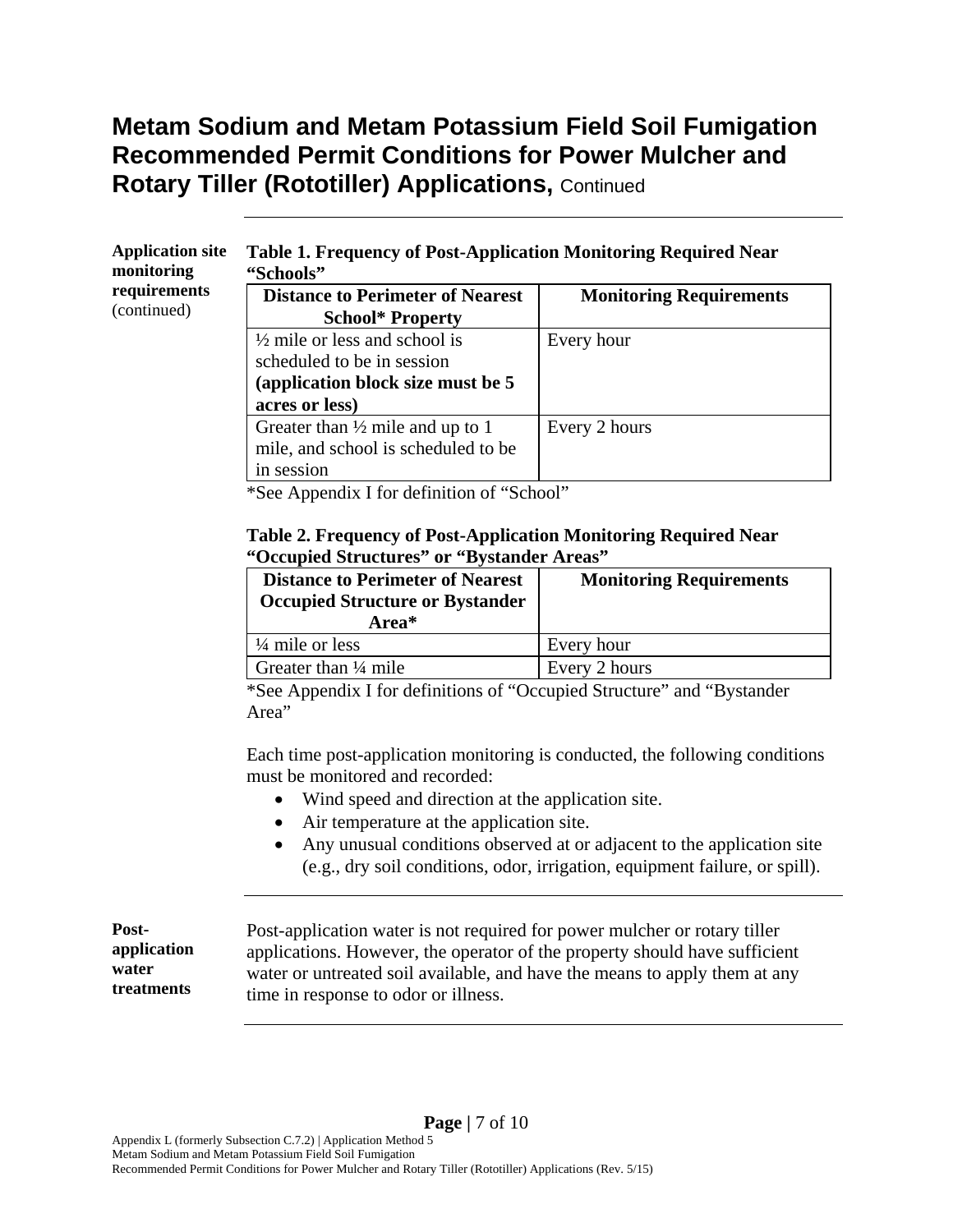#### **Appendix I: Definitions**

**Application:** Activities required to incorporate metam sodium, metam potassium, or dazomet into the prepared soil. Applying additional water to the treated soil in order to suppress offsite movement of MITC is not part of the application process.

**Bystander Area:** An area typically used or visited by people, such as parks, playgrounds, lakes, reservoirs, bus stops, and other similar areas, or other areas identified by the CAC.

**Calm Day:** Day when wind speeds are forecasted to drop below 5 miles per hour and/or when field observation confirms the same.

**Drench Application:** Application is made to pre-formed beds or to rows, using low-pressure (30–35 pounds per square inch) booms with nozzles <12 inches above the top of the beds.

**MITC:** Methyl isothiocyanate. A breakdown product of metam sodium, metam potassium, and dazomet.

**Offsite Movement Suppression Requirement:** Written procedures that will provide an adequate emergency response in the event MITC odors from metam sodium, metam potassium, or dazomet are detected away from the application site, or symptoms are reported. The plan provides instructions on response procedures to cooperators and employees involved in metam sodium, metam potassium, and dazomet applications. This requirement is separate from the post-application water treatment requirements.

**Occupied Structure:** A structure that is, will be, or may be occupied at any time during the application and/or buffer-zone period. This includes living and working areas that are associated with the structure (e.g., yard, garden). Homes occupied by the property owner or permittee are excluded from this definition.

**Ozone Nonattainment Area:** An area designated in Title 40, Code of Federal Regulations section 81.305 for the purpose of air quality planning within the chart titled "California – Ozone (1-Hour Standard)".

**Post-Application Water Treatment:** Required water that is applied following completion of an application of MITC for the purpose of inhibiting offgassing from treated soils. Each post-application water treatment must be applied following the constraints pertaining to post-application timing, quantity, rate, and duration as listed in the post-application requirements section of the Recommended Permit Conditions.

**Power Mulcher Application:** Metam is sprayed on or injected under the soil surface immediately in front of a power driven mulcher. The treated soil is mulched with untreated soil at a depth set to where pest control is desired and immediately compressed by a soil-compacting device.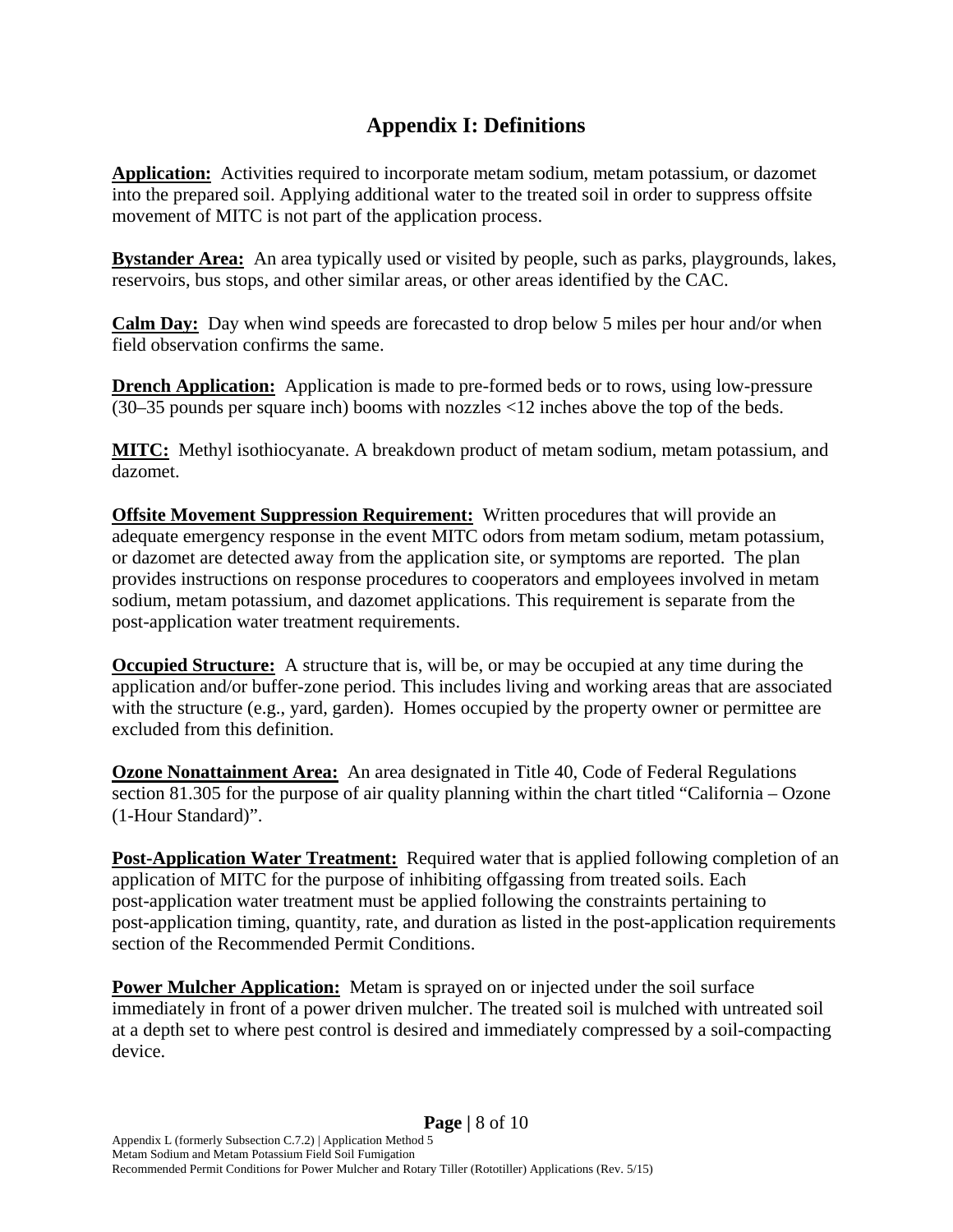**Rod Bar Application:** Backward-facing hollow tube (rod) attached to a metal blade-like horizontal bar. The rod bar is designed to operate under the surface of pre-formed beds, dispersing metam through holes spaced  $\frac{1}{2}$ –1 inch linearly along the entire length of the bar. The application is immediately followed by a bed shaper or solid press rollers that compact the soil over the treated area. The rod bar application method is a variation of the shank injection method described on metam sodium and metam potassium product labels. As such, follow the product label requirements for shank injection applications when using the rod bar application method.

**Rotary Tiller Application:** Metam is sprayed on or injected under the soil surface immediately in front of a power driven tiller. The treated soil is tilled with untreated soil at a depth set to where control is desired and immediately compressed by a soil-compaction device.

**School:** An institution for the instruction of children from kindergarten through high school. Also included are day care centers and preschools, as defined in the California Health and Safety Code section 1596.76. *"Day care center" means any child day care facility other than a family day care home, and includes infant centers, preschools, extended day care facilities, and schoolage child care centers.* This excludes family home day care. (Users can find day care centers in their area by going to the following website: https://secure.dss.ca.gov/CareFacilitySearch/. Search by ZIP code, city, or county to find the names and addresses of the following child care centers in a specific area.)

**Soil Capping Application:** Following a metam sodium or metam potassium band treatment, a minimum of 6 inches of untreated soil is placed over the band.

**Spray Blade Application:** An 8–14 inch horizontal "V"-shaped blade designed to operate under the soil surface with one or two backward-facing spray nozzles placed under the leading edge. The blade is placed 1–4 inches below the soil surface and the resulting subsurface band is further covered with disk-hillers immediately following to form a minimum 6-inch protective cap over the treated band.